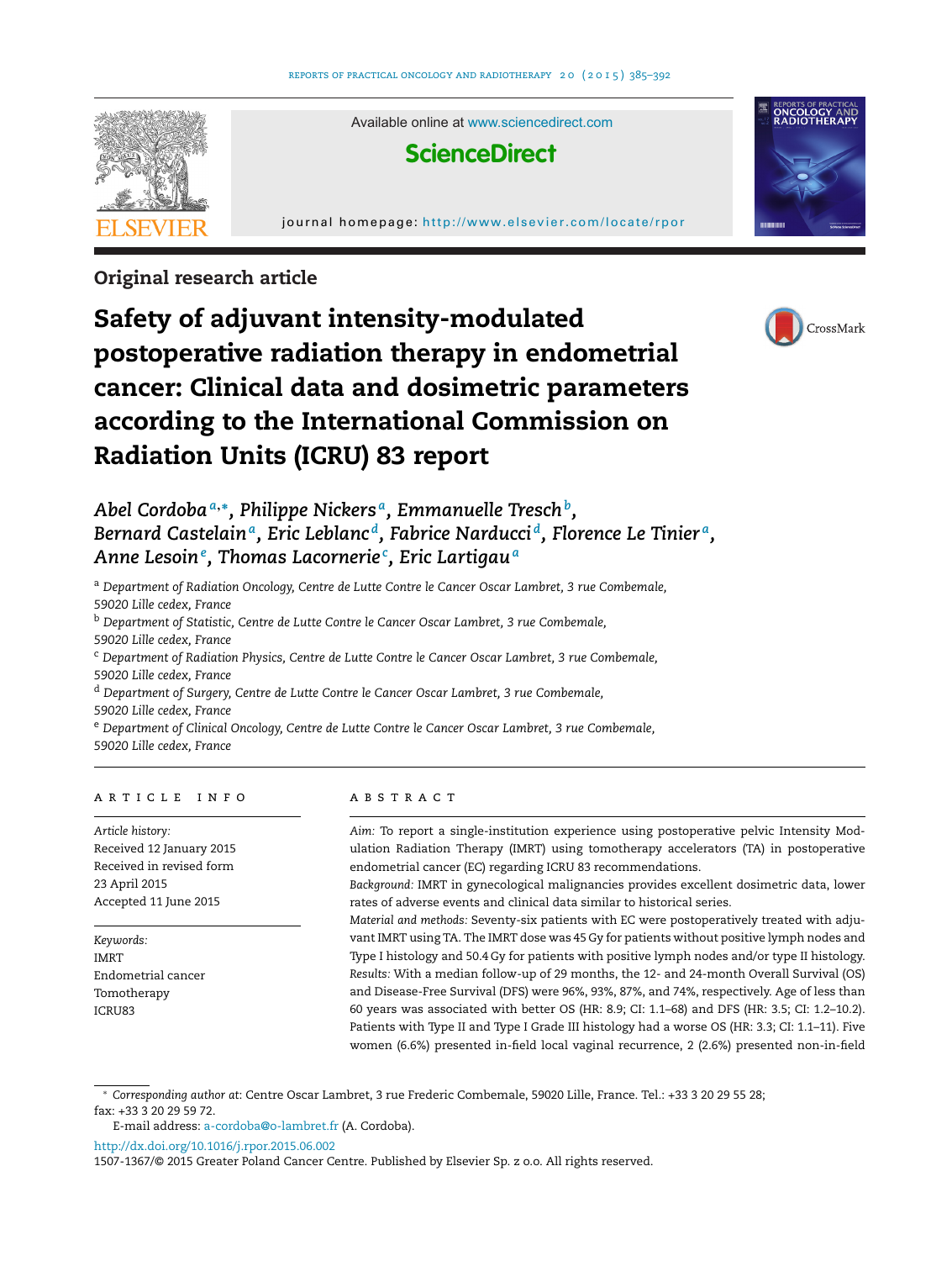vaginal recurrence, 4 (5.2%) presented pelvic node and distant recurrence and 11 (14.4%) presented only distant metastases. One patient stopped radiation treatment due to Grade III acute diarrhea. No Grade III late toxicity was observed. Planning Target Volume (PTV) coverage showed mean D2, D50, D95, and D98 of 51.64–46.23 Gy, 49.49–44.97 Gy, 48.62–43.96 Gy, and 48.47–43.58 Gy for patients who received 45 and 50.4 Gy, respectively.

*Conclusions:* IMRT with TA in postoperative EC shows excellent conformity and homogeneity of PTV dose. Without Grade III late toxicity, data from this cohort demonstrated the utility of IMRT.

© 2015 Greater Poland Cancer Centre. Published by Elsevier Sp. z o.o. All rights reserved.

## **1. Background**

Radiotherapy in the pelvic area is not without acute and chronic adverse effects. Intensity-Modulated Radiation Therapy (IMRT) provides excellent Planning Target Volume (PTV) coverage and conformational planning treatment in the pelvic postoperative area while sparing normal tissues. IMRT in postoperative endometrial cancer patients could provide promising loco-regional data with low rates of urinary and gastrointestinal secondary events.

## **2. Aim**

Endometrial carcinoma is the most frequent gynecological (GYN) cancer in the western world, with an incidence of 15 to  $25/100,000$  women per year.<sup>1,2</sup> More than 75% of endometrial carcinoma patients are diagnosed at an early stage, resulting in a five-year overall survival rate of 80%.

Randomized trials $3-6$  have established that pelvic radiotherapy (RT) as an adjuvant to surgery provides a significant improvement in the local control of tumor growth, primarily in terms of intermediate-risk prognoses. Unfortunately, no effects on survival have been observed. However, the conventional techniques for whole-pelvis RT include four static photon fields and expose most of the contents of the pelvis, including the small bowel, to the prescribed dose of 45 Gy–50 Gy. Several factors predispose patients to acute and late small bowel effects, $7,8$  such as prior pelvic surgery, hypertension, diabetes mellitus, pelvic inflammatory disease, extended field radiation, and dose of irradiation. Consequently, the severe morbidity of the small bowel (published rates of 1–25%) significantly reduces the quality of life,  $9,10$  and these radiation treatments remain a subject of debate.

The development of radiation treatment techniques, such as IMRT, has produced similar control data with lower rates of secondary effects. The data resemble those of gastrointestinal therapies due to the highly conformal technique of IMRT, which improves the therapeutic ratio of postoperative radiation treatments while sparing more of the adjacent normal tissues. $11-13$  Similarly, early published results have shown a 30–60% reduction in small bowel doses following GYN IMRT.<sup>14-16</sup> Likewise, these reductions in dose have been suggested to decrease the rates of both acute<sup>11</sup> and chronic gastrointestinal side effects $17,18$  in only a small number of patients. Moreover, the results of the ongoing Phase III trials are not expected for another 4–5 years.

Therefore, we sought to report on the clinical data and the feasibility and safety of surgery-adjuvant IMRT in endometrial cancer patients and dosimetric parameters according to the ICRU83 criteria<sup>19</sup> of a prospective observational study performed in the Oscar Lambret Center from 2009 to 2012.

### **3. Materials and methods**

From January 2009 to June 2012, 76 patients with locally advanced endometrial cancer were treated consecutively and prospectively in an observational study registered at the French National Commission for Informatics and Liberty by the Oscar Lambret Center Clinical Research Unit.

Initial tumor staging included a clinical pelvic examination, histological proof of endometrial cancer and pelvic magnetic resonance imaging (MRI). All patients underwent a total abdominal hysterectomy and bilateral salpingooophorectomies. Pelvic lymph node dissections were performed in 62 (81.6%) patients based on the preoperative MRI data, the histopathology type and the initial medical condition ofthe patient. Additional para-aortic dissection surgeries were planned for 29 (38.2%) patients, primarily in cases of malignant infiltration of the pelvic nodes and/or Type II adenocarcinoma diagnosed by histology.

The Clinical Target Volume (CTV) included the upper third of the vagina with an expansion of 1 cm, which was limited to the external contours of the organs at risk (OAR). The CTV also included the pelvic nodes up to the L4–L5 junction and the para-aortic nodes in cases of histologically demonstrated malignant infiltration. The contour of the pelvic nodes was defined according to the RTOG recommendations.<sup>[20](#page-7-0)</sup> The PTV was fixed as a 0.5-cm expansion from the CTV. The rectum was drawn from the ano-rectal junction to the recto-sigmoid junction and from the upper rectum limit to the sigmoid until in the last slide on which it could be observed. The small bowel was contoured as the peritoneal cavity (in all possible places in which it could be positioned).

A dose of 45 Gy was delivered to the PTV in 25 fractions at 5 fractions per week. However, in 17 patients, the PTVs received 50.4 Gy in 28 fractions when IIIc1 or IIIc2 Stage or Type II adenocarcinoma was present and the patient was aged 70 years or less. In one patient, the treatment ceased at 48.6 Gy due to acute severe toxicity. Six patients (7.8%) with IIIc2 stage received 50.4 Gy to the pelvis and para-aortic nodes. The pre-planning theoretical maximum doses to the OAR were as follows: for the small bowel, 50 Gy was the theoretically maximal tolerated dose, and V45 and V40 were required to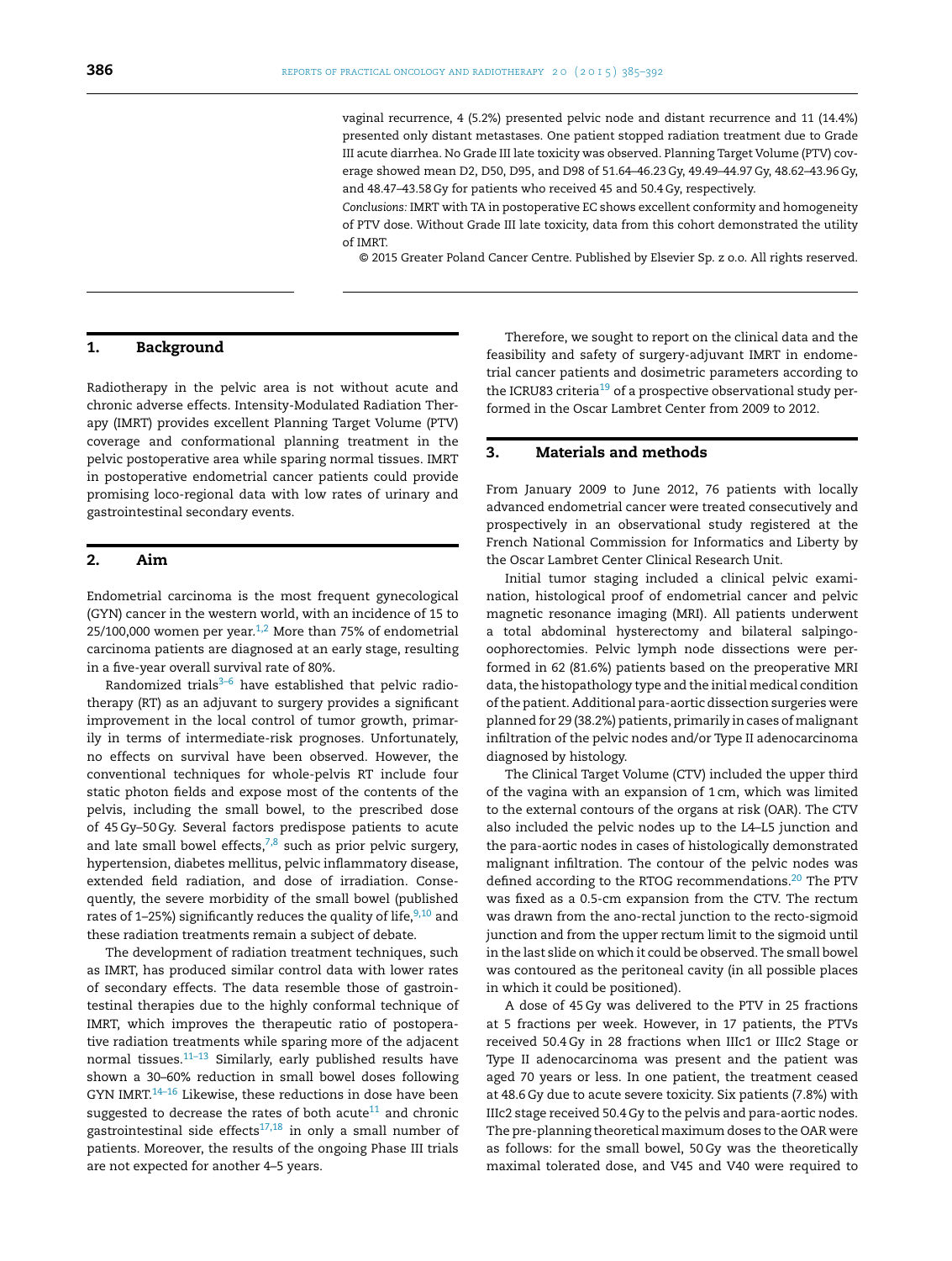be <50 cc and <200 cc, respectively. However, the latter volume was defined to contain all possible organ locations based on the planning CT scan.<sup>[19,21](#page-7-0)</sup> Regarding the bladder, rectum and sigmoid structures, 50 Gy was the theoretically maximal possible dose, and V45 and V40 were required for <20% and <50%, respectively.

The treatments were performed using a tomotherapy system (Accuray Incorporated, Sunnyvale, CA) with daily megavoltage computed tomography (MVCT) as previously described.[22,23](#page-7-0) One hour prior to the delivery of each fraction, the patients were instructed to empty their rectums and bladders and to drink 500ml of water. MVCT was systematically performed. Patients were treated only if they had a half-full bladder and an empty rectum and if the planning and the treatment PTVs correctly overlapped. These MVCTs were reviewed by the radiation oncologist on the first day of treatment and weekly after that and were reviewed daily by the technologist. In the 7 days following the external beam treatment, one high-dose rate brachytherapy session allowed for the delivery of 6.2 Gy at the depth of 0.5 cm to the upper third of the vaginal mucosa.

Toxicity was assessed using the NCI-CTCAE (National Cancer Institute Common Terminology Criteria for Adverse Events) v4.0 scale. Acute toxicity was recorded weekly during the radiation treatment and at 2, 4 and 6 months thereafter. Any toxicity that appeared later than 6 months after the radiation treatment was considered a late side effect. Patients were then followed up three times per year during the first 2 years and twice yearly thereafter.

The overall survival (OS) and disease-free survival (DFS) rates were determined using the Kaplan–Meier Method, and the log rank test was used to determine statistical significance. The Mann–Whitney non-parametric test was used to identify significant differences in the dosimetric parameters between the patient groups. Statistical significance was defined at the level of *p* < 0.05.

#### **4. Results**

The characteristics of the patients are reported in Table 1. Type I and Type II adenocarcinomas were present in 65.8% and 34.2% of the patients, respectively. The median age of the patients at diagnosis was 63 years (35–86). Histological exams revealed malignant pelvic and para-aortic nodes in 25.8% and 20.7% of the patients, respectively. Lymphovascular space invasion (LVSI) was observed in 60.5% of the cases.

Radiation treatment was initiated at a median time of 2.8 months following the initial hysterectomy and was delivered by the tomotherapy system. The median treatment duration of the RT was 38 days (33–51). Adjuvant sequential chemotherapy was administered to 28 patients (37%) as part of the treatment (four prescribed cycles of carboplatinum-taxol) after radiation. The decision to administer adjuvant chemotherapy treatment was made by the GYN Tumor Committee according to tumor and patient characteristics: adenocarcinoma Type II, Grade 3, lymph, pelvic and/or aortic involved nodes.

The median follow-up time was 29 months (15–56). The OS rates were 96% at 12 months and 89% at 24 months ([Fig.](#page-3-0) 1). The patient population below 60 years of age exhibited a

| Table 1 - Characteristics of the patients. |                |          |  |
|--------------------------------------------|----------------|----------|--|
| Characteristics $(N = 76)$                 |                | $n (\%)$ |  |
| Histology                                  |                |          |  |
| Type I                                     | 50             | 65.8     |  |
| Grade I                                    | 14             | 18.4     |  |
| Grade II                                   | 24             | 31.6     |  |
| Grade III                                  | 12             | 15.8     |  |
| Type II                                    | 26             | 34.2     |  |
| TNM                                        |                |          |  |
| <b>TIA</b>                                 | $\mathsf{R}$   | 10.5     |  |
| TIB                                        | 35             | 46.1     |  |
| TII                                        | $\mathsf{R}$   | 10.5     |  |
| <b>TIIIA</b>                               | 10             | 13.2     |  |
| TIIIB                                      | $\overline{4}$ | 5.3      |  |
| TIIIC1                                     | 9              | 11.8     |  |
| TIIIC2                                     | $\overline{2}$ | 2.6      |  |
| Vascular embolism                          | 46             | 60.5     |  |

significantly increased OS (HR: 8.9; CI: 1.1–68) (*p* = 0.036) ([Fig.](#page-3-0) 2). No differences were observed between the patients with Type I and Type II histology (*p* = 0.28) or between the populations with or without lymphovascular space involvement (LVSI) (*p* = 0.20). In the group of patients with Type II and Type I Grade III histology, we observed a lower OS compared to that of the Type I Grade I–II histology patients (HR: 3.3; CI: 1.1–11) (*p* = 0.046).

The DFS rates were 87% at 12 months, 74% at 24 months and 69.6% at 30 months ([Fig.](#page-3-0) 1). The only factor associated with improved DFS in the univariate analysis was age below 60 years (HR: 3.5; CI: 1.2–10.2) (*p* = 0.022) ([Fig.](#page-4-0) 3). Type I versus Type II histology ( $p = 0.14$ ), stage ( $p > 0.3$ ) and LVSI (0.2) did not have significant effects.

Five women (6.6%) developed in-field local vaginal recurrence, and four of these cases were associated with distant disease (the recurrence treatments were systemic chemotherapy for the patients with distant disease and exclusive interstitial brachytherapy for the patient who had only local vaginal recurrence). Two (2.6%) patients developed out-offield vaginal recurrence and were treated with interstitial brachytherapy. Four patients (5.2%) developed pelvic node recurrence, and all of these cases were associated with distant metastases. The sites of recurrence were the lung (three patients) and peritoneum (one patient) (the recurrence treatment was systemic chemotherapy). Eleven (14.4%) patients presented with only distant metastatic recurrence (the sites of recurrence were the brain, lung, liver, bone and peritoneum), which was treated with systemic chemotherapy in all but two patients, who received the best supportive care.

The delivered PTV doses are presented in [Fig.](#page-4-0) 4. D2, D50, D95 and D98 indicate the minimal doses delivered to the top 2%, 50%, 90%, and 98% of the PTV, respectively, and underline the relative homogeneity of the delivered treatments. [Table](#page-5-0) 2 presents the doses that were delivered to the different OARs. The median maximal dose of 2 cc of any of the different OARs was limited to 45 Gy. The doses to the small bowel were low, and the median values of the volumes that received at least 40 Gy and 45 Gy were 77 cc and 7 cc, respectively.

The acute and late toxicities are presented in [Fig.](#page-5-0) 5. We observed one case of Grade 3 diarrhea that required an interruption of treatment at 48.6 Gy. No severe side effects were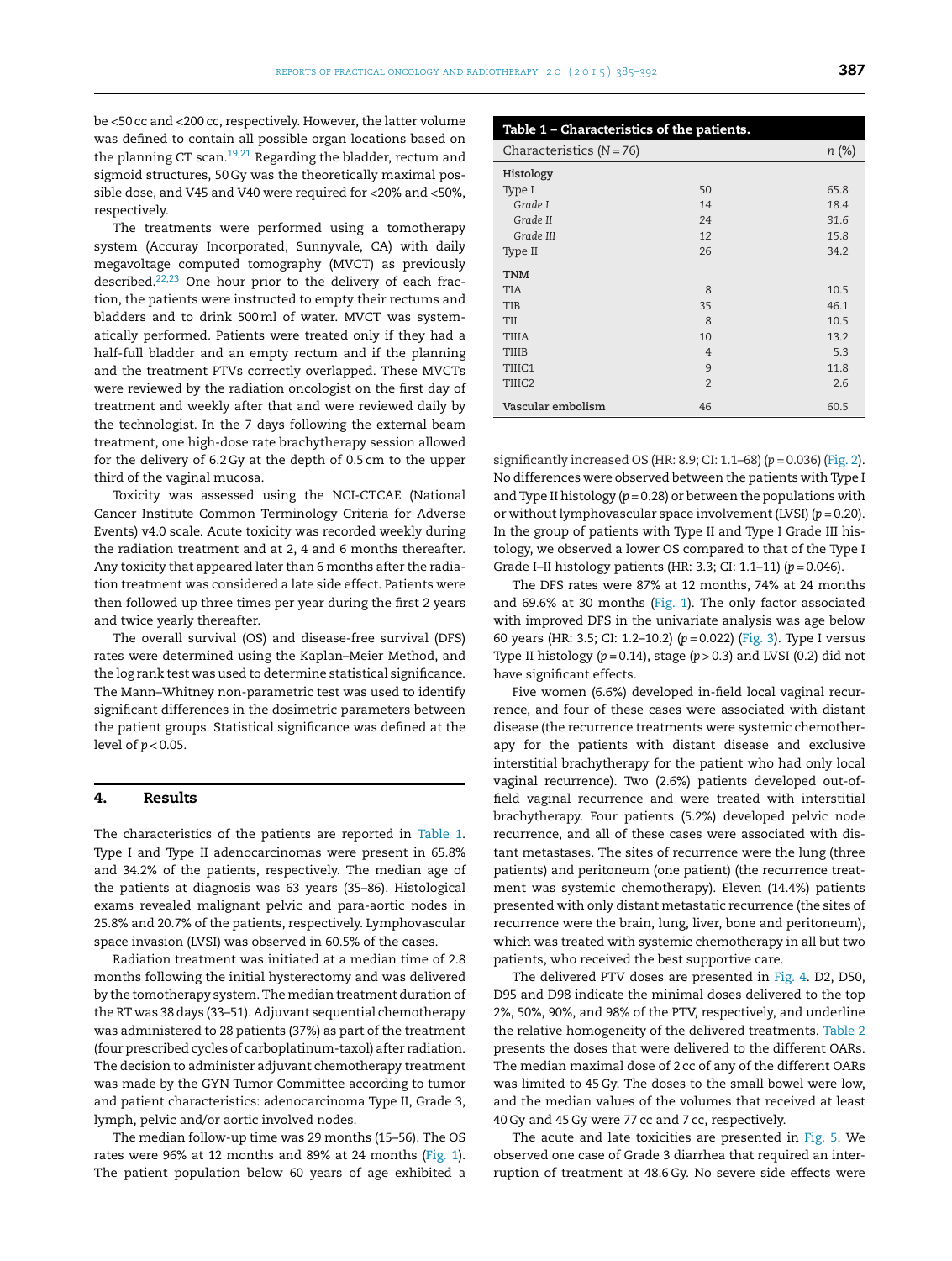<span id="page-3-0"></span>

**Fig. 1 – Survival curves.**

observed. The overall Grades 1–2 late toxicity was less than 3%.

The Mann–Whitney *U*-test was used to examine the differences in the doses delivered to the OARs of the patients who presented with acute and late side effects. However, the dosimetric parameters presented in [Table](#page-5-0) 2 were not predictive of the secondary effects.

# **5. Discussion**

This work sought to report data regarding IMRT as an adjuvant treatment to surgery for endometrial cancer with an

unfavorable prognosis. At the median follow-up time of 29 months, the OS rate was 96% at 12 months and 89% at 24 months. The DFS rate was 87% at 12 months and 74% at 24 months. An age above 60 years was associated with significantly lower OSs (HR: 8.9; CI: 1.1–68) (*p* = 0.036) and higher recurrence rates (HR: 3.5; CI: 1.2–10.2) (*p* = 0.022). Four women (5.2%) developed in-field local vaginal recurrences, and four other women presented with regional pelvic recurrence components. The only sites of recurrence in nine patients were distant metastases. No late severe toxicity was observed, and the rate of overall Grade 2 late toxicity was less than 3%.

The group of patients with Type II and Type I Grade III histology presented with lower OSs than did the Type I Grades



**Fig. 2 – Overall survival and age.**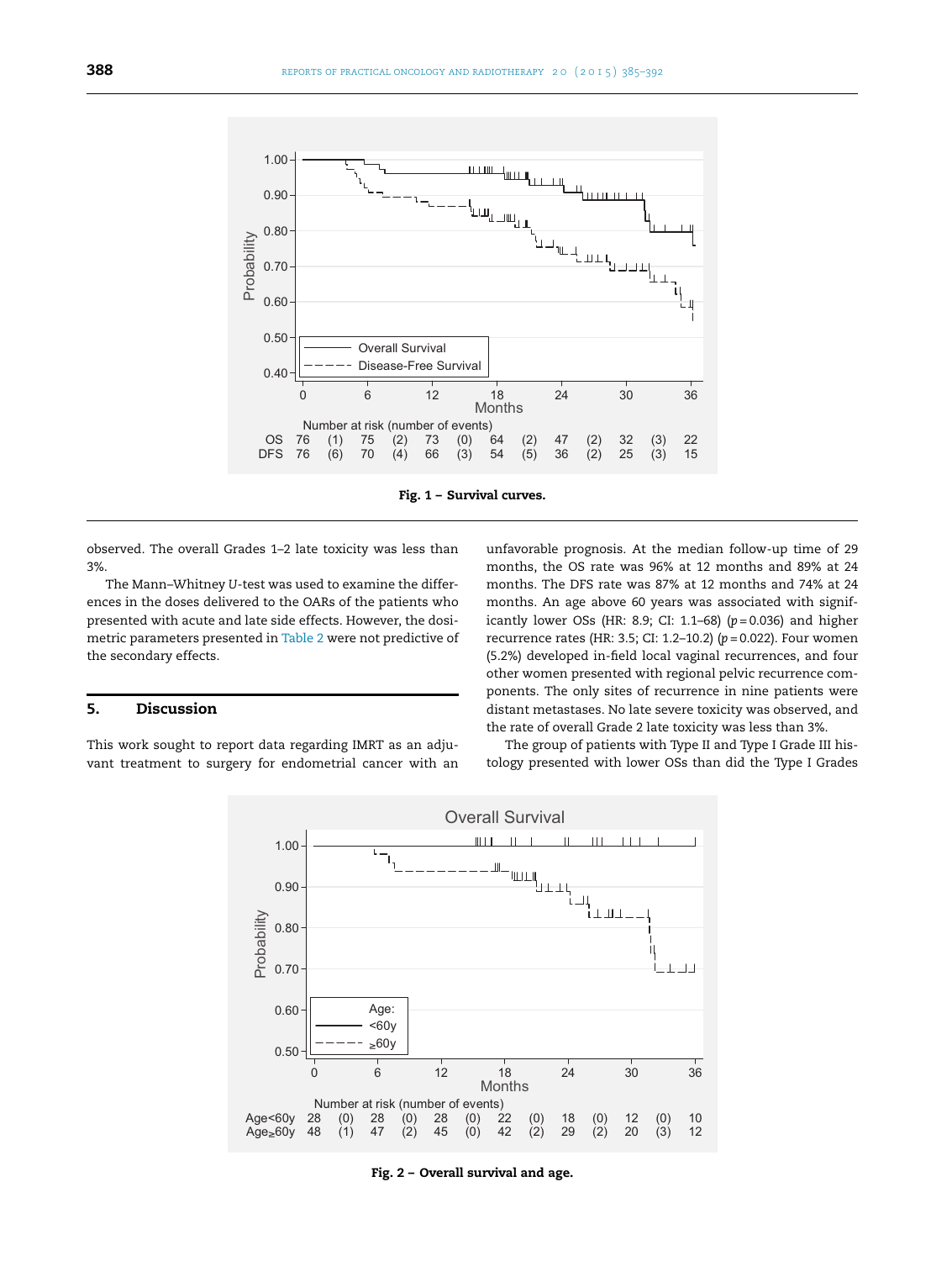<span id="page-4-0"></span>

**Fig. 3 – Disease-free survival and age.**

I–II histology patients (HR: 3.3; CI: 1.1–11) (*p* = 0.046). Five patients (6.6%) developed in-field local vaginal recurrences; in four cases, these recurrences were associated with distant disease, and two (2.6%) cases developed out-of-field vaginal recurrence. Four patients (5.2%) developed pelvic node recurrence, and all of these cases were associated with distant metastases. Eleven patients (14.4%) presented with distant metastatic recurrence only.

According to the ICRU 83 recommendations,  $^{19}$  $^{19}$  $^{19}$  the D2, D50, D95 and D98 PTV values were highly homogeneous both in the patients who received 45 Gy and in those who received 50.4 Gy. These results confirm the conformability and safety of the IMRT technique. Similarly, the doses to the OAR remained low.

Regarding the doses to the small bowel, the median V40 and V45 were 77 cc and 7 cc, respectively, and the latter volume



**Fig. 4 – Doses delivered to the PTV.**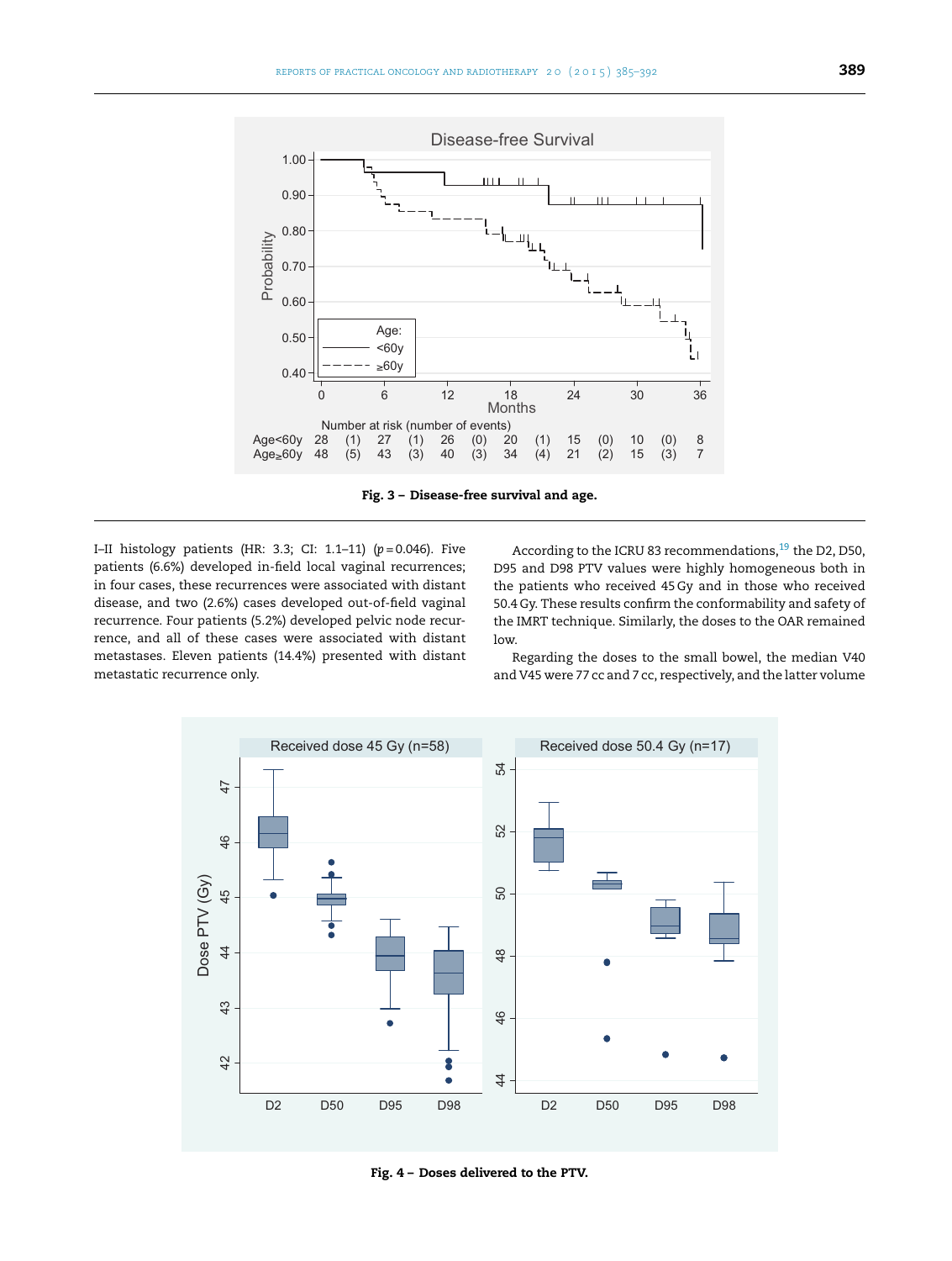<span id="page-5-0"></span>

**Fig. 5 – Acute and late toxicity.**

| Table 2 - Doses delivered to the different OARs.                                                                                      |                                                                                                                                                               |                                                                                                              |  |
|---------------------------------------------------------------------------------------------------------------------------------------|---------------------------------------------------------------------------------------------------------------------------------------------------------------|--------------------------------------------------------------------------------------------------------------|--|
| Characteristics $(N = 76)$                                                                                                            | Median (range)                                                                                                                                                | Mean (sd)                                                                                                    |  |
| Rectum $(n=76)$<br>$D2cc$ (Gy)<br>D10cc (Gy)<br>D20cc (Gy)                                                                            | 45.21 (32.06-52.68)<br>42.10 (23.93-50.76)<br>36.01 (0.00-47.58)                                                                                              | 45.17 (3.46)<br>40.48 (5.72)<br>33.99 (9.94)                                                                 |  |
| D50cc (Gy)<br>Sigmoid colon $(n = 75)$<br>D <sub>2cc</sub> (Gy)<br>D10cc (Gy)<br>D20cc (Gy)<br>D50cc (Gy)                             | 17.34 (0.00-42.14)<br>44.97 (31.02-51.89)<br>42.68 (0.00-48.68)<br>38.71 (0.00-47.69)<br>26.74 (0.00-43.47)                                                   | 15.72 (14.56)<br>44.59 (4.15)<br>39.42 (9.87)<br>34.22 (12.81)<br>22.49 (15.25)                              |  |
| Bladder ( $n = 76$ )<br>$D2cc$ (Gy)<br>D10cc (Gy)<br>D20cc (Gy)<br>D50cc (Gy)                                                         | 45.31 (39.54-55.32)<br>44.44 (29.49-51.10)<br>43.08 (24.12-50.50)<br>36.12 (0.00-48.45)                                                                       | 46.11 (2.71)<br>44.30 (3.67)<br>42.06 (5.16)<br>34.66 (9.11)                                                 |  |
| Small bowel ( $n = 76$ )<br>$D2cc$ (Gy)<br>D <sub>10cc</sub> (Gy)<br>$D20cc$ (Gy)<br>D50cc (Gy)<br>$V40$ (cc)<br>V45 (cc)<br>V50 (cc) | 45.48 (42.38-53.09)<br>44.72 (31.22-51.77)<br>43.97 (22.77-51.02)<br>42.17 (12.53-50.14)<br>76.75 (3.68-308.27)<br>6.76 (0.00-801.67)<br>$0.00(0.00 - 61.52)$ | 46.36 (2.44)<br>45.12 (3.00)<br>43.92 (3.74)<br>40.90 (5.21)<br>89.19 (64.14)<br>29.54 (94.96)<br>2.49(9.00) |  |
| Left femoral head $(n = 76)$<br>V <sub>40</sub><br>V <sub>50</sub><br>Right femoral head ( $n = 76$ )<br>V <sub>40</sub>              | $0.00(0.00-4.80)$<br>$0.00(0.00 - 0.00)$<br>$0.00(0.00-4.44)$                                                                                                 | 0.33(0.86)<br>0.00(0.00)<br>0.21(0.74)                                                                       |  |
| V <sub>50</sub>                                                                                                                       | $0.00(0.00 - 0.00)$                                                                                                                                           | 0.00(0.00)                                                                                                   |  |

was defined to contain all of the possible organ locations on the planning CT scan. Thus, all of the dosimetric parameters presented in Table 2 can be considered safe when initiating adjuvant IMRT for endometrial cancer.

IMRT in the treatment of GYN malignancies is an interesting option as an adjuvant to surgery, despite the small number of relevant publications available in the literature. The results of NCT01641497 and NCT01672892 trials could provide more information about the use of IMRT techniques in postoperative GYN cancer.

Conventional radiation treatments of the postoperative pelvic area are not free of intestinal and urinary consequences, particularly when used to treat elderly populations. Classically, conformal radiotherapy is associated with high rates of Grades 1–2 acute and late urinary (45.6 vs. 31.7%; *p* = 0.001) and GI (25.8 v[s](#page-6-0). 14.6;  $p = 0.006$ ) morbidity.<sup>[24](#page-7-0)</sup> Keys et al.<sup>4</sup> showed relatively high and severe rates of hematologic, gastrointestinal, genitourinary and cutaneous toxicities in radiotherapy cohorts versus no additional treatment cohorts.

Likewise, gastrointestinal (GI) sequelae are among the most common acute and chronic side effects in GYN patients, with 1–25% rates of severe late toxicity.<sup>[9,10,25,26](#page-6-0)</sup> In contrast to conventional treatments, IMRT significantly spares the OAR (Table 2). In our series, the small bowel median V40 and V45 of 77 cc and 7 cc, respectively, could not be obtained using conventional 3D conformal therapy alone. These results can explain the absence of Grade 3 or higher GI toxicity.

Several retrospective studies have reported on the use of IMRT or 3D conformational radiation techniques as adjuvant GYN treatments. Yang et al. $^{27}$  $^{27}$  $^{27}$  reported a better conformity and lower integral dose to OARs with IMRT and Helical Tomotherapy compared with 3D conformal therapy. Roeske et al. $^{14}$ described a twofold reduction in the volume of the small bowel treated (17.4% vs. 33.8%) in 10 patients.

The two randomized trials $11,28$  evaluating IMRT in postoperative endometrial cancer patients showed an incidence of GI acute toxicity (Grade 2 or greater) of 28% in the RTOG0418 trial and 27% in the RTCMI-ENDOMETRE trial, respectively.

In the present work, the Grades 1, 2, and 3 acute gastrointestinal toxicity (AGIT) rates were 22.7%, 17.3%, and 1.3%,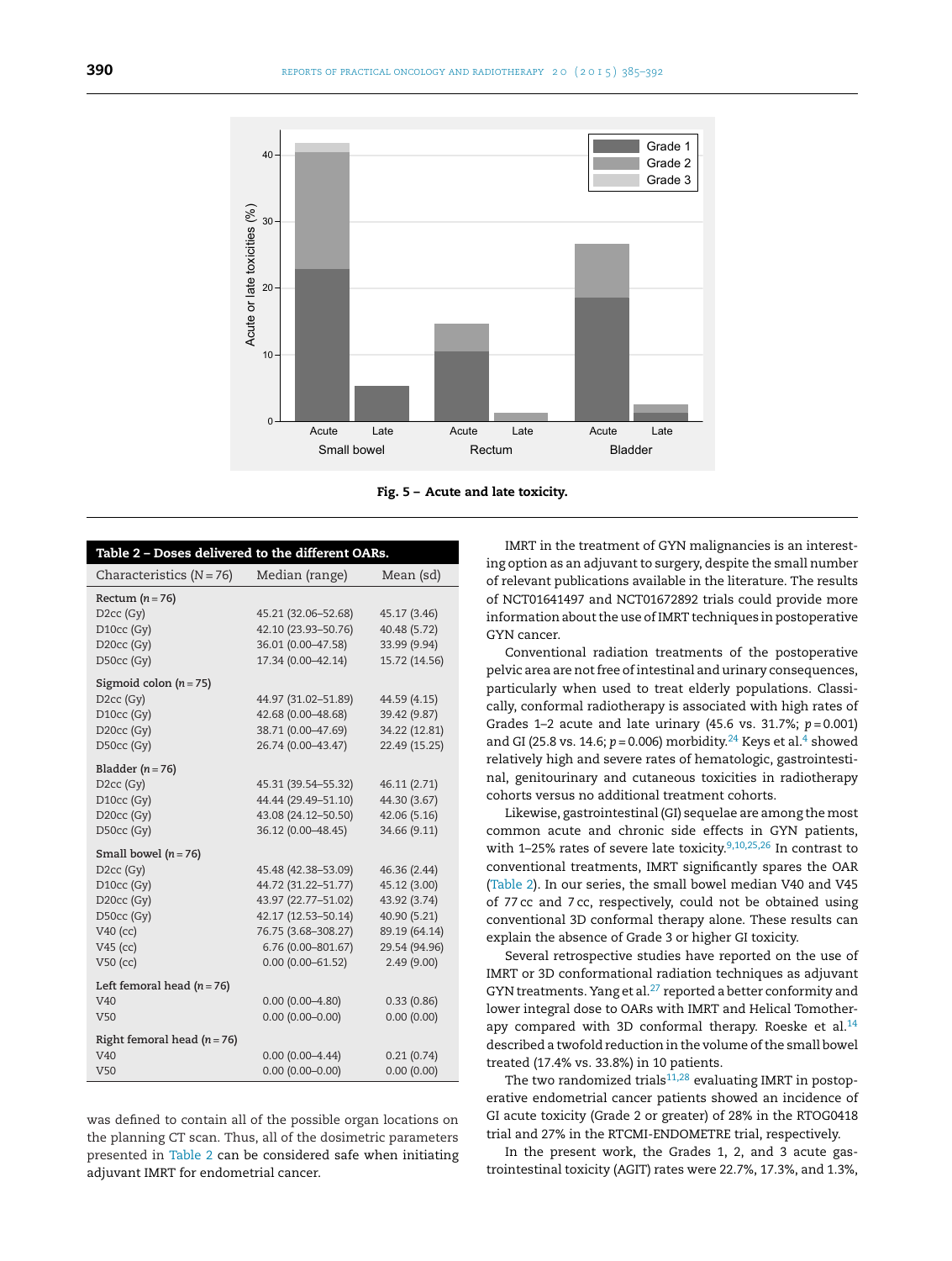<span id="page-6-0"></span>respectively. Shih et al. $^{29}$  found 59%, 21%, and 2% rates of Grades 1, 2, and 3 AGITs, respectively, in 46 patients. Vande-casteele et al.<sup>[30](#page-7-0)</sup> observed Grades 1 and 2 AGITs in 39% and 54% of patients, respectively, in a series of 41 patients, and Beriwal et al.<sup>[31](#page-7-0)</sup> reported 27% and 70% rates of Grades 1 and 2 toxicities, respectively, in a study that included 47 patients. Barillot et al.<sup>[28](#page-7-0)</sup> reported 27.1% of Grades 1-2 acute intestinal toxicity without Grade 3. Bibault et al.<sup>32</sup> showed 49% of Grades 1–2 AGIT in 47 endometrial cancer patients treated by postoperative Helical Tomotherapy.

Regarding chronic gastrointestinal toxicity (CGIT), our results do not differ from those of other IMRT studies. We reported a 5.3% rate of Grade 1 CGIT and no cases with Grade 2 or higher. Beriwal et al.<sup>[31](#page-7-0)</sup> described 25% and 2% rates of Grades 1 and 3 CGIT, respectively. Vandecasteele et al.<sup>[30](#page-7-0)</sup> reported a 32% rate of Grade 1 and a 4% rate of Grade 2 CGIT.

Moreover, the late genito-urinary toxicity (GUT) rates observed here do not contradict those observed in the preliminary literature. We observed G1-2 acute GUT in 26.7% of cases and no G3 toxicity. Mundt et al. $^{17}$  $^{17}$  $^{17}$  reported a rate of 30% in 40 patients, Beriwal et al. $31$  reported a rate of 20%, and Vandecasteele et al.<sup>30</sup> reported rates of G1, G2, and G3 of 49%, 12%, and 2%, respectively. Barillot et al.<sup>28</sup> reported 19% acute Grade 2 urinary toxicity, Bibault et al. $32$  reported 21.3% of Grade 1-2 GUT, and no urinary toxicity rates were reported in a phase II RTOG 0418 3D conformal trial.<sup>11</sup>

Our series revealed that the 2-year related OS, DFS and local control rates were 96%, 89%, 87%, and 74%, respectively. These findings are similar to the preliminary results that are available in the literature.<sup>17,29–31,33,34</sup> The in-field vaginalnodal recurrence rate (11.8%) observed here did not differ from those of historical series $3-6$  or those of recent IMRT publications; $17,31,33-35$ ; only Shih et al.<sup>29</sup> showed a lower rate on in-field vaginal recurrence. Eleven patients (14.4%) developed only metastatic disease at the 29-month follow-up. Among these patients, seven had Type II histology, and one had a Grade 3 Type I histology. Similarly, Beriwal et al.<sup>31</sup> reported 3year OSs and DFSs of 90% and 84%, respectively, in 47 patients. Bouchard et al.<sup>33</sup> reported a 27-month DFS of 100% among 15 patients. Chen-Hsi Hsieh et al.<sup>34</sup> observed 3-year DFS and OS rates of 94% and 88%, respectively, and a 6.5% rate of local failure in 31 patients. Shih et al.<sup>29</sup> reported a 5-year relapse rate of 9%. The five-year DFS rate was 88%, and the OS rate was 97%.

# **6. Conclusion**

To the best of our knowledge, this study is the largest to prospectively evaluate the outcomes of adjuvant IMRT and TA techniques in endometrial cancer. We systematically used pre-treatment mega-voltage CT scans. The patients were only treated after the online and planning CT scan data could be overlaid. No late severe toxicity was observed, and the rate of Grades I–II late side effects was less than 5%. This is in contrast to the high rates of severe late side effects reported after conventional 3D radiation treatments. The safety of the present procedure allows its use in the treatment of elderly populations who are increasing in the western countries. The results from our study are in line with the ICRU 83 prescriptions

and treatment delivery recommendations. Despite the use of high-precision radiation treatments, nine (11.8%) patients developed in-field local or regional recurrence, and 11 (14.4%) exhibited recurrences that involved only distant metastases. These results underline the role of systemic treatments to inhibit the dissemination process while reducing the pelvic recurrence rate. Increasing the pelvic radiation dose should be further investigated in prospective trials because the rate of side effects observed in this study was low.

# **Conflict of interest**

Eric Lartigau PhD has been acting chief Medical at Accuray from April 2014 until September 2014.

# **Financial disclosure**

None declared.

## r e f e r enc e s

- 1. [Ferlay](http://refhub.elsevier.com/S1507-1367(15)00087-5/sbref0180) [J,](http://refhub.elsevier.com/S1507-1367(15)00087-5/sbref0180) [Parkin](http://refhub.elsevier.com/S1507-1367(15)00087-5/sbref0180) [DM,](http://refhub.elsevier.com/S1507-1367(15)00087-5/sbref0180) [Steliarova-Foucher](http://refhub.elsevier.com/S1507-1367(15)00087-5/sbref0180) [E.](http://refhub.elsevier.com/S1507-1367(15)00087-5/sbref0180) [Estimates](http://refhub.elsevier.com/S1507-1367(15)00087-5/sbref0180) [of](http://refhub.elsevier.com/S1507-1367(15)00087-5/sbref0180) [cancer](http://refhub.elsevier.com/S1507-1367(15)00087-5/sbref0180) [incidence](http://refhub.elsevier.com/S1507-1367(15)00087-5/sbref0180) [and](http://refhub.elsevier.com/S1507-1367(15)00087-5/sbref0180) [mortality](http://refhub.elsevier.com/S1507-1367(15)00087-5/sbref0180) [in](http://refhub.elsevier.com/S1507-1367(15)00087-5/sbref0180) [Europe](http://refhub.elsevier.com/S1507-1367(15)00087-5/sbref0180) [in](http://refhub.elsevier.com/S1507-1367(15)00087-5/sbref0180) [2008.](http://refhub.elsevier.com/S1507-1367(15)00087-5/sbref0180) *[Eur](http://refhub.elsevier.com/S1507-1367(15)00087-5/sbref0180) [J](http://refhub.elsevier.com/S1507-1367(15)00087-5/sbref0180) [Cancer](http://refhub.elsevier.com/S1507-1367(15)00087-5/sbref0180)* [2010;](http://refhub.elsevier.com/S1507-1367(15)00087-5/sbref0180)**[46](http://refhub.elsevier.com/S1507-1367(15)00087-5/sbref0180)**[:765](http://refhub.elsevier.com/S1507-1367(15)00087-5/sbref0180)–[81.](http://refhub.elsevier.com/S1507-1367(15)00087-5/sbref0180)
- 2. [Ferlay](http://refhub.elsevier.com/S1507-1367(15)00087-5/sbref0185) [J,](http://refhub.elsevier.com/S1507-1367(15)00087-5/sbref0185) [Shin](http://refhub.elsevier.com/S1507-1367(15)00087-5/sbref0185) [H-R,](http://refhub.elsevier.com/S1507-1367(15)00087-5/sbref0185) [Bray](http://refhub.elsevier.com/S1507-1367(15)00087-5/sbref0185) [F,](http://refhub.elsevier.com/S1507-1367(15)00087-5/sbref0185) [Forman](http://refhub.elsevier.com/S1507-1367(15)00087-5/sbref0185) [D,](http://refhub.elsevier.com/S1507-1367(15)00087-5/sbref0185) [Mathers](http://refhub.elsevier.com/S1507-1367(15)00087-5/sbref0185) [C,](http://refhub.elsevier.com/S1507-1367(15)00087-5/sbref0185) [Parkin](http://refhub.elsevier.com/S1507-1367(15)00087-5/sbref0185) [DM.](http://refhub.elsevier.com/S1507-1367(15)00087-5/sbref0185) [Estimates](http://refhub.elsevier.com/S1507-1367(15)00087-5/sbref0185) [of](http://refhub.elsevier.com/S1507-1367(15)00087-5/sbref0185) [worldwide](http://refhub.elsevier.com/S1507-1367(15)00087-5/sbref0185) [burden](http://refhub.elsevier.com/S1507-1367(15)00087-5/sbref0185) [of](http://refhub.elsevier.com/S1507-1367(15)00087-5/sbref0185) [cancer](http://refhub.elsevier.com/S1507-1367(15)00087-5/sbref0185) [in](http://refhub.elsevier.com/S1507-1367(15)00087-5/sbref0185) [2008:](http://refhub.elsevier.com/S1507-1367(15)00087-5/sbref0185) [GLOBOCAN](http://refhub.elsevier.com/S1507-1367(15)00087-5/sbref0185) [2008.](http://refhub.elsevier.com/S1507-1367(15)00087-5/sbref0185) *[Int](http://refhub.elsevier.com/S1507-1367(15)00087-5/sbref0185) [J](http://refhub.elsevier.com/S1507-1367(15)00087-5/sbref0185) [Cancer](http://refhub.elsevier.com/S1507-1367(15)00087-5/sbref0185)* [2010;](http://refhub.elsevier.com/S1507-1367(15)00087-5/sbref0185)**[127](http://refhub.elsevier.com/S1507-1367(15)00087-5/sbref0185)**[:2893–917.](http://refhub.elsevier.com/S1507-1367(15)00087-5/sbref0185)
- 3. [Creutzberg](http://refhub.elsevier.com/S1507-1367(15)00087-5/sbref0190) [CL,](http://refhub.elsevier.com/S1507-1367(15)00087-5/sbref0190) [van](http://refhub.elsevier.com/S1507-1367(15)00087-5/sbref0190) [Putten](http://refhub.elsevier.com/S1507-1367(15)00087-5/sbref0190) [WL,](http://refhub.elsevier.com/S1507-1367(15)00087-5/sbref0190) [Koper](http://refhub.elsevier.com/S1507-1367(15)00087-5/sbref0190) [PC,](http://refhub.elsevier.com/S1507-1367(15)00087-5/sbref0190) [et](http://refhub.elsevier.com/S1507-1367(15)00087-5/sbref0190) [al.](http://refhub.elsevier.com/S1507-1367(15)00087-5/sbref0190) [Surgery](http://refhub.elsevier.com/S1507-1367(15)00087-5/sbref0190) [and](http://refhub.elsevier.com/S1507-1367(15)00087-5/sbref0190) [postoperative](http://refhub.elsevier.com/S1507-1367(15)00087-5/sbref0190) [radiotherapy](http://refhub.elsevier.com/S1507-1367(15)00087-5/sbref0190) [versus](http://refhub.elsevier.com/S1507-1367(15)00087-5/sbref0190) [surgery](http://refhub.elsevier.com/S1507-1367(15)00087-5/sbref0190) [alone](http://refhub.elsevier.com/S1507-1367(15)00087-5/sbref0190) [for](http://refhub.elsevier.com/S1507-1367(15)00087-5/sbref0190) [patients](http://refhub.elsevier.com/S1507-1367(15)00087-5/sbref0190) [with](http://refhub.elsevier.com/S1507-1367(15)00087-5/sbref0190) [stage-1](http://refhub.elsevier.com/S1507-1367(15)00087-5/sbref0190) [endometrial](http://refhub.elsevier.com/S1507-1367(15)00087-5/sbref0190) [carcinoma:](http://refhub.elsevier.com/S1507-1367(15)00087-5/sbref0190) [multicentre](http://refhub.elsevier.com/S1507-1367(15)00087-5/sbref0190) [randomised](http://refhub.elsevier.com/S1507-1367(15)00087-5/sbref0190) [trial.](http://refhub.elsevier.com/S1507-1367(15)00087-5/sbref0190) [PORTEC](http://refhub.elsevier.com/S1507-1367(15)00087-5/sbref0190) [Study](http://refhub.elsevier.com/S1507-1367(15)00087-5/sbref0190) [Group.](http://refhub.elsevier.com/S1507-1367(15)00087-5/sbref0190) [Post](http://refhub.elsevier.com/S1507-1367(15)00087-5/sbref0190) [operative](http://refhub.elsevier.com/S1507-1367(15)00087-5/sbref0190) [radiation](http://refhub.elsevier.com/S1507-1367(15)00087-5/sbref0190) [therapy](http://refhub.elsevier.com/S1507-1367(15)00087-5/sbref0190) [in](http://refhub.elsevier.com/S1507-1367(15)00087-5/sbref0190) [endometrial](http://refhub.elsevier.com/S1507-1367(15)00087-5/sbref0190) [carcinoma.](http://refhub.elsevier.com/S1507-1367(15)00087-5/sbref0190) *[Lancet](http://refhub.elsevier.com/S1507-1367(15)00087-5/sbref0190)* [2000;](http://refhub.elsevier.com/S1507-1367(15)00087-5/sbref0190)**[355](http://refhub.elsevier.com/S1507-1367(15)00087-5/sbref0190)**[:1404–11.](http://refhub.elsevier.com/S1507-1367(15)00087-5/sbref0190)
- 4. [Keys](http://refhub.elsevier.com/S1507-1367(15)00087-5/sbref0195) [HM,](http://refhub.elsevier.com/S1507-1367(15)00087-5/sbref0195) [Roberts](http://refhub.elsevier.com/S1507-1367(15)00087-5/sbref0195) [JA,](http://refhub.elsevier.com/S1507-1367(15)00087-5/sbref0195) [Brunetto](http://refhub.elsevier.com/S1507-1367(15)00087-5/sbref0195) [VL,](http://refhub.elsevier.com/S1507-1367(15)00087-5/sbref0195) [et](http://refhub.elsevier.com/S1507-1367(15)00087-5/sbref0195) [al.](http://refhub.elsevier.com/S1507-1367(15)00087-5/sbref0195) [A](http://refhub.elsevier.com/S1507-1367(15)00087-5/sbref0195) [phase](http://refhub.elsevier.com/S1507-1367(15)00087-5/sbref0195) [III](http://refhub.elsevier.com/S1507-1367(15)00087-5/sbref0195) [trial](http://refhub.elsevier.com/S1507-1367(15)00087-5/sbref0195) [of](http://refhub.elsevier.com/S1507-1367(15)00087-5/sbref0195) [surgery](http://refhub.elsevier.com/S1507-1367(15)00087-5/sbref0195) [with](http://refhub.elsevier.com/S1507-1367(15)00087-5/sbref0195) [or](http://refhub.elsevier.com/S1507-1367(15)00087-5/sbref0195) [without](http://refhub.elsevier.com/S1507-1367(15)00087-5/sbref0195) [adjunctive](http://refhub.elsevier.com/S1507-1367(15)00087-5/sbref0195) [external](http://refhub.elsevier.com/S1507-1367(15)00087-5/sbref0195) [pelvic](http://refhub.elsevier.com/S1507-1367(15)00087-5/sbref0195) [radiation](http://refhub.elsevier.com/S1507-1367(15)00087-5/sbref0195) [therapy](http://refhub.elsevier.com/S1507-1367(15)00087-5/sbref0195) [in](http://refhub.elsevier.com/S1507-1367(15)00087-5/sbref0195) [intermediate](http://refhub.elsevier.com/S1507-1367(15)00087-5/sbref0195) [risk](http://refhub.elsevier.com/S1507-1367(15)00087-5/sbref0195) [endometrial](http://refhub.elsevier.com/S1507-1367(15)00087-5/sbref0195) [adenocarcinoma:](http://refhub.elsevier.com/S1507-1367(15)00087-5/sbref0195) [a](http://refhub.elsevier.com/S1507-1367(15)00087-5/sbref0195) [Gynecologic](http://refhub.elsevier.com/S1507-1367(15)00087-5/sbref0195) [Oncology](http://refhub.elsevier.com/S1507-1367(15)00087-5/sbref0195) [Group](http://refhub.elsevier.com/S1507-1367(15)00087-5/sbref0195) [study.](http://refhub.elsevier.com/S1507-1367(15)00087-5/sbref0195) *[Gynecol](http://refhub.elsevier.com/S1507-1367(15)00087-5/sbref0195) [Oncol](http://refhub.elsevier.com/S1507-1367(15)00087-5/sbref0195)* [2004;](http://refhub.elsevier.com/S1507-1367(15)00087-5/sbref0195)**[92](http://refhub.elsevier.com/S1507-1367(15)00087-5/sbref0195)**[:744–51.](http://refhub.elsevier.com/S1507-1367(15)00087-5/sbref0195)
- 5. [Aalders](http://refhub.elsevier.com/S1507-1367(15)00087-5/sbref0200) [J,](http://refhub.elsevier.com/S1507-1367(15)00087-5/sbref0200) [Abeler](http://refhub.elsevier.com/S1507-1367(15)00087-5/sbref0200) [V,](http://refhub.elsevier.com/S1507-1367(15)00087-5/sbref0200) [Kolstad](http://refhub.elsevier.com/S1507-1367(15)00087-5/sbref0200) [P,](http://refhub.elsevier.com/S1507-1367(15)00087-5/sbref0200) [Onsrud](http://refhub.elsevier.com/S1507-1367(15)00087-5/sbref0200) [M.](http://refhub.elsevier.com/S1507-1367(15)00087-5/sbref0200) [Postoperative](http://refhub.elsevier.com/S1507-1367(15)00087-5/sbref0200) [external](http://refhub.elsevier.com/S1507-1367(15)00087-5/sbref0200) [irradiation](http://refhub.elsevier.com/S1507-1367(15)00087-5/sbref0200) [and](http://refhub.elsevier.com/S1507-1367(15)00087-5/sbref0200) [prognostic](http://refhub.elsevier.com/S1507-1367(15)00087-5/sbref0200) [parameters](http://refhub.elsevier.com/S1507-1367(15)00087-5/sbref0200) [in](http://refhub.elsevier.com/S1507-1367(15)00087-5/sbref0200) [stage](http://refhub.elsevier.com/S1507-1367(15)00087-5/sbref0200) [I](http://refhub.elsevier.com/S1507-1367(15)00087-5/sbref0200) [endometrial](http://refhub.elsevier.com/S1507-1367(15)00087-5/sbref0200) [carcinoma:](http://refhub.elsevier.com/S1507-1367(15)00087-5/sbref0200) [clinical](http://refhub.elsevier.com/S1507-1367(15)00087-5/sbref0200) [and](http://refhub.elsevier.com/S1507-1367(15)00087-5/sbref0200) [histopathologic](http://refhub.elsevier.com/S1507-1367(15)00087-5/sbref0200) [study](http://refhub.elsevier.com/S1507-1367(15)00087-5/sbref0200) [of](http://refhub.elsevier.com/S1507-1367(15)00087-5/sbref0200) [540](http://refhub.elsevier.com/S1507-1367(15)00087-5/sbref0200) [patients.](http://refhub.elsevier.com/S1507-1367(15)00087-5/sbref0200) *[Obstet](http://refhub.elsevier.com/S1507-1367(15)00087-5/sbref0200) [Gynecol](http://refhub.elsevier.com/S1507-1367(15)00087-5/sbref0200)* [1980;](http://refhub.elsevier.com/S1507-1367(15)00087-5/sbref0200)**[56](http://refhub.elsevier.com/S1507-1367(15)00087-5/sbref0200)**[:419–27.](http://refhub.elsevier.com/S1507-1367(15)00087-5/sbref0200)
- 6. [ASTEC/EN.5](http://refhub.elsevier.com/S1507-1367(15)00087-5/sbref0205) [Study](http://refhub.elsevier.com/S1507-1367(15)00087-5/sbref0205) [Group,](http://refhub.elsevier.com/S1507-1367(15)00087-5/sbref0205) [Blake](http://refhub.elsevier.com/S1507-1367(15)00087-5/sbref0205) [P,](http://refhub.elsevier.com/S1507-1367(15)00087-5/sbref0205) [Swart](http://refhub.elsevier.com/S1507-1367(15)00087-5/sbref0205) [AM,](http://refhub.elsevier.com/S1507-1367(15)00087-5/sbref0205) [et](http://refhub.elsevier.com/S1507-1367(15)00087-5/sbref0205) [al.](http://refhub.elsevier.com/S1507-1367(15)00087-5/sbref0205) [Adjuvant](http://refhub.elsevier.com/S1507-1367(15)00087-5/sbref0205) [external](http://refhub.elsevier.com/S1507-1367(15)00087-5/sbref0205) [beam](http://refhub.elsevier.com/S1507-1367(15)00087-5/sbref0205) [radiotherapy](http://refhub.elsevier.com/S1507-1367(15)00087-5/sbref0205) [in](http://refhub.elsevier.com/S1507-1367(15)00087-5/sbref0205) [the](http://refhub.elsevier.com/S1507-1367(15)00087-5/sbref0205) [treatment](http://refhub.elsevier.com/S1507-1367(15)00087-5/sbref0205) [of](http://refhub.elsevier.com/S1507-1367(15)00087-5/sbref0205) [endometrial](http://refhub.elsevier.com/S1507-1367(15)00087-5/sbref0205) [cancer](http://refhub.elsevier.com/S1507-1367(15)00087-5/sbref0205) [\(MRC](http://refhub.elsevier.com/S1507-1367(15)00087-5/sbref0205) [ASTEC](http://refhub.elsevier.com/S1507-1367(15)00087-5/sbref0205) [and](http://refhub.elsevier.com/S1507-1367(15)00087-5/sbref0205) [NCIC](http://refhub.elsevier.com/S1507-1367(15)00087-5/sbref0205) [CTG](http://refhub.elsevier.com/S1507-1367(15)00087-5/sbref0205) [EN,](http://refhub.elsevier.com/S1507-1367(15)00087-5/sbref0205) [5](http://refhub.elsevier.com/S1507-1367(15)00087-5/sbref0205) [randomised](http://refhub.elsevier.com/S1507-1367(15)00087-5/sbref0205) [trials\):](http://refhub.elsevier.com/S1507-1367(15)00087-5/sbref0205) [pooled](http://refhub.elsevier.com/S1507-1367(15)00087-5/sbref0205) [trial](http://refhub.elsevier.com/S1507-1367(15)00087-5/sbref0205) [results,](http://refhub.elsevier.com/S1507-1367(15)00087-5/sbref0205) [systematic](http://refhub.elsevier.com/S1507-1367(15)00087-5/sbref0205) [review,](http://refhub.elsevier.com/S1507-1367(15)00087-5/sbref0205) [and](http://refhub.elsevier.com/S1507-1367(15)00087-5/sbref0205) [meta-analysis.](http://refhub.elsevier.com/S1507-1367(15)00087-5/sbref0205) *[Lancet](http://refhub.elsevier.com/S1507-1367(15)00087-5/sbref0205)* [2009;](http://refhub.elsevier.com/S1507-1367(15)00087-5/sbref0205)**[373](http://refhub.elsevier.com/S1507-1367(15)00087-5/sbref0205)**[:137](http://refhub.elsevier.com/S1507-1367(15)00087-5/sbref0205)–[46.](http://refhub.elsevier.com/S1507-1367(15)00087-5/sbref0205)
- 7. [Newman](http://refhub.elsevier.com/S1507-1367(15)00087-5/sbref0210) [A,](http://refhub.elsevier.com/S1507-1367(15)00087-5/sbref0210) [Katsaris](http://refhub.elsevier.com/S1507-1367(15)00087-5/sbref0210) [J,](http://refhub.elsevier.com/S1507-1367(15)00087-5/sbref0210) [Blendis](http://refhub.elsevier.com/S1507-1367(15)00087-5/sbref0210) [LM,](http://refhub.elsevier.com/S1507-1367(15)00087-5/sbref0210) [Charlesworth](http://refhub.elsevier.com/S1507-1367(15)00087-5/sbref0210) [M,](http://refhub.elsevier.com/S1507-1367(15)00087-5/sbref0210) [Walter](http://refhub.elsevier.com/S1507-1367(15)00087-5/sbref0210) [LH.](http://refhub.elsevier.com/S1507-1367(15)00087-5/sbref0210) [Small-intestinal](http://refhub.elsevier.com/S1507-1367(15)00087-5/sbref0210) [injury](http://refhub.elsevier.com/S1507-1367(15)00087-5/sbref0210) [in](http://refhub.elsevier.com/S1507-1367(15)00087-5/sbref0210) [women](http://refhub.elsevier.com/S1507-1367(15)00087-5/sbref0210) [who](http://refhub.elsevier.com/S1507-1367(15)00087-5/sbref0210) [have](http://refhub.elsevier.com/S1507-1367(15)00087-5/sbref0210) [had](http://refhub.elsevier.com/S1507-1367(15)00087-5/sbref0210) [pelvic](http://refhub.elsevier.com/S1507-1367(15)00087-5/sbref0210) [radiotherapy.](http://refhub.elsevier.com/S1507-1367(15)00087-5/sbref0210) *[Lancet](http://refhub.elsevier.com/S1507-1367(15)00087-5/sbref0210)* [1973;](http://refhub.elsevier.com/S1507-1367(15)00087-5/sbref0210)**[2](http://refhub.elsevier.com/S1507-1367(15)00087-5/sbref0210)**[:1471](http://refhub.elsevier.com/S1507-1367(15)00087-5/sbref0210)–[3.](http://refhub.elsevier.com/S1507-1367(15)00087-5/sbref0210)
- 8. [Potish](http://refhub.elsevier.com/S1507-1367(15)00087-5/sbref0215) [RA.](http://refhub.elsevier.com/S1507-1367(15)00087-5/sbref0215) [Importance](http://refhub.elsevier.com/S1507-1367(15)00087-5/sbref0215) [of](http://refhub.elsevier.com/S1507-1367(15)00087-5/sbref0215) [predisposing](http://refhub.elsevier.com/S1507-1367(15)00087-5/sbref0215) [factors](http://refhub.elsevier.com/S1507-1367(15)00087-5/sbref0215) [in](http://refhub.elsevier.com/S1507-1367(15)00087-5/sbref0215) [the](http://refhub.elsevier.com/S1507-1367(15)00087-5/sbref0215) [development](http://refhub.elsevier.com/S1507-1367(15)00087-5/sbref0215) [of](http://refhub.elsevier.com/S1507-1367(15)00087-5/sbref0215) [enteric](http://refhub.elsevier.com/S1507-1367(15)00087-5/sbref0215) [damage.](http://refhub.elsevier.com/S1507-1367(15)00087-5/sbref0215) *[Am](http://refhub.elsevier.com/S1507-1367(15)00087-5/sbref0215) [J](http://refhub.elsevier.com/S1507-1367(15)00087-5/sbref0215) [Clin](http://refhub.elsevier.com/S1507-1367(15)00087-5/sbref0215) [Oncol](http://refhub.elsevier.com/S1507-1367(15)00087-5/sbref0215)* [1982;](http://refhub.elsevier.com/S1507-1367(15)00087-5/sbref0215)**[5](http://refhub.elsevier.com/S1507-1367(15)00087-5/sbref0215)**[:189–94.](http://refhub.elsevier.com/S1507-1367(15)00087-5/sbref0215)
- 9. [Gallagher](http://refhub.elsevier.com/S1507-1367(15)00087-5/sbref0220) [MJ,](http://refhub.elsevier.com/S1507-1367(15)00087-5/sbref0220) [Brereton](http://refhub.elsevier.com/S1507-1367(15)00087-5/sbref0220) [HD,](http://refhub.elsevier.com/S1507-1367(15)00087-5/sbref0220) [Rostock](http://refhub.elsevier.com/S1507-1367(15)00087-5/sbref0220) [RA,](http://refhub.elsevier.com/S1507-1367(15)00087-5/sbref0220) [et](http://refhub.elsevier.com/S1507-1367(15)00087-5/sbref0220) [al.](http://refhub.elsevier.com/S1507-1367(15)00087-5/sbref0220) [A](http://refhub.elsevier.com/S1507-1367(15)00087-5/sbref0220) [prospective](http://refhub.elsevier.com/S1507-1367(15)00087-5/sbref0220) [study](http://refhub.elsevier.com/S1507-1367(15)00087-5/sbref0220) [of](http://refhub.elsevier.com/S1507-1367(15)00087-5/sbref0220) [treatment](http://refhub.elsevier.com/S1507-1367(15)00087-5/sbref0220) [techniques](http://refhub.elsevier.com/S1507-1367(15)00087-5/sbref0220) [to](http://refhub.elsevier.com/S1507-1367(15)00087-5/sbref0220) [minimize](http://refhub.elsevier.com/S1507-1367(15)00087-5/sbref0220) [the](http://refhub.elsevier.com/S1507-1367(15)00087-5/sbref0220) [volume](http://refhub.elsevier.com/S1507-1367(15)00087-5/sbref0220) [of](http://refhub.elsevier.com/S1507-1367(15)00087-5/sbref0220) [pelvic](http://refhub.elsevier.com/S1507-1367(15)00087-5/sbref0220) [small](http://refhub.elsevier.com/S1507-1367(15)00087-5/sbref0220) [bowel](http://refhub.elsevier.com/S1507-1367(15)00087-5/sbref0220) [with](http://refhub.elsevier.com/S1507-1367(15)00087-5/sbref0220) [reduction](http://refhub.elsevier.com/S1507-1367(15)00087-5/sbref0220) [of](http://refhub.elsevier.com/S1507-1367(15)00087-5/sbref0220) [acute](http://refhub.elsevier.com/S1507-1367(15)00087-5/sbref0220) [and](http://refhub.elsevier.com/S1507-1367(15)00087-5/sbref0220) [late](http://refhub.elsevier.com/S1507-1367(15)00087-5/sbref0220) [effects](http://refhub.elsevier.com/S1507-1367(15)00087-5/sbref0220) [associated](http://refhub.elsevier.com/S1507-1367(15)00087-5/sbref0220) [with](http://refhub.elsevier.com/S1507-1367(15)00087-5/sbref0220) [pelvic](http://refhub.elsevier.com/S1507-1367(15)00087-5/sbref0220) [irradiation.](http://refhub.elsevier.com/S1507-1367(15)00087-5/sbref0220) *[Int](http://refhub.elsevier.com/S1507-1367(15)00087-5/sbref0220) [J](http://refhub.elsevier.com/S1507-1367(15)00087-5/sbref0220) [Radiat](http://refhub.elsevier.com/S1507-1367(15)00087-5/sbref0220) [Oncol](http://refhub.elsevier.com/S1507-1367(15)00087-5/sbref0220) [Biol](http://refhub.elsevier.com/S1507-1367(15)00087-5/sbref0220) [Phys](http://refhub.elsevier.com/S1507-1367(15)00087-5/sbref0220)* [1986;](http://refhub.elsevier.com/S1507-1367(15)00087-5/sbref0220)**[12](http://refhub.elsevier.com/S1507-1367(15)00087-5/sbref0220)**[:1565–73.](http://refhub.elsevier.com/S1507-1367(15)00087-5/sbref0220)
- 10. [Corn](http://refhub.elsevier.com/S1507-1367(15)00087-5/sbref0225) [BW,](http://refhub.elsevier.com/S1507-1367(15)00087-5/sbref0225) [Lanciano](http://refhub.elsevier.com/S1507-1367(15)00087-5/sbref0225) [RM,](http://refhub.elsevier.com/S1507-1367(15)00087-5/sbref0225) [Greven](http://refhub.elsevier.com/S1507-1367(15)00087-5/sbref0225) [KM,](http://refhub.elsevier.com/S1507-1367(15)00087-5/sbref0225) [et](http://refhub.elsevier.com/S1507-1367(15)00087-5/sbref0225) [al.](http://refhub.elsevier.com/S1507-1367(15)00087-5/sbref0225) [Impact](http://refhub.elsevier.com/S1507-1367(15)00087-5/sbref0225) [of](http://refhub.elsevier.com/S1507-1367(15)00087-5/sbref0225) [improved](http://refhub.elsevier.com/S1507-1367(15)00087-5/sbref0225) [irradiation](http://refhub.elsevier.com/S1507-1367(15)00087-5/sbref0225) [technique,](http://refhub.elsevier.com/S1507-1367(15)00087-5/sbref0225) [age,](http://refhub.elsevier.com/S1507-1367(15)00087-5/sbref0225) [and](http://refhub.elsevier.com/S1507-1367(15)00087-5/sbref0225) [lymph](http://refhub.elsevier.com/S1507-1367(15)00087-5/sbref0225) [node](http://refhub.elsevier.com/S1507-1367(15)00087-5/sbref0225) [sampling](http://refhub.elsevier.com/S1507-1367(15)00087-5/sbref0225) [on](http://refhub.elsevier.com/S1507-1367(15)00087-5/sbref0225) [the](http://refhub.elsevier.com/S1507-1367(15)00087-5/sbref0225) [severe](http://refhub.elsevier.com/S1507-1367(15)00087-5/sbref0225) [complication](http://refhub.elsevier.com/S1507-1367(15)00087-5/sbref0225) [rate](http://refhub.elsevier.com/S1507-1367(15)00087-5/sbref0225) [of](http://refhub.elsevier.com/S1507-1367(15)00087-5/sbref0225) [surgically](http://refhub.elsevier.com/S1507-1367(15)00087-5/sbref0225) [staged](http://refhub.elsevier.com/S1507-1367(15)00087-5/sbref0225) [endometrial](http://refhub.elsevier.com/S1507-1367(15)00087-5/sbref0225) [cancer](http://refhub.elsevier.com/S1507-1367(15)00087-5/sbref0225) [patients:](http://refhub.elsevier.com/S1507-1367(15)00087-5/sbref0225) [a](http://refhub.elsevier.com/S1507-1367(15)00087-5/sbref0225) [multivariate](http://refhub.elsevier.com/S1507-1367(15)00087-5/sbref0225) [analysis.](http://refhub.elsevier.com/S1507-1367(15)00087-5/sbref0225) *[J](http://refhub.elsevier.com/S1507-1367(15)00087-5/sbref0225) [Clin](http://refhub.elsevier.com/S1507-1367(15)00087-5/sbref0225) [Oncol](http://refhub.elsevier.com/S1507-1367(15)00087-5/sbref0225)* [1994;](http://refhub.elsevier.com/S1507-1367(15)00087-5/sbref0225)**[12](http://refhub.elsevier.com/S1507-1367(15)00087-5/sbref0225)**[:510–5.](http://refhub.elsevier.com/S1507-1367(15)00087-5/sbref0225)